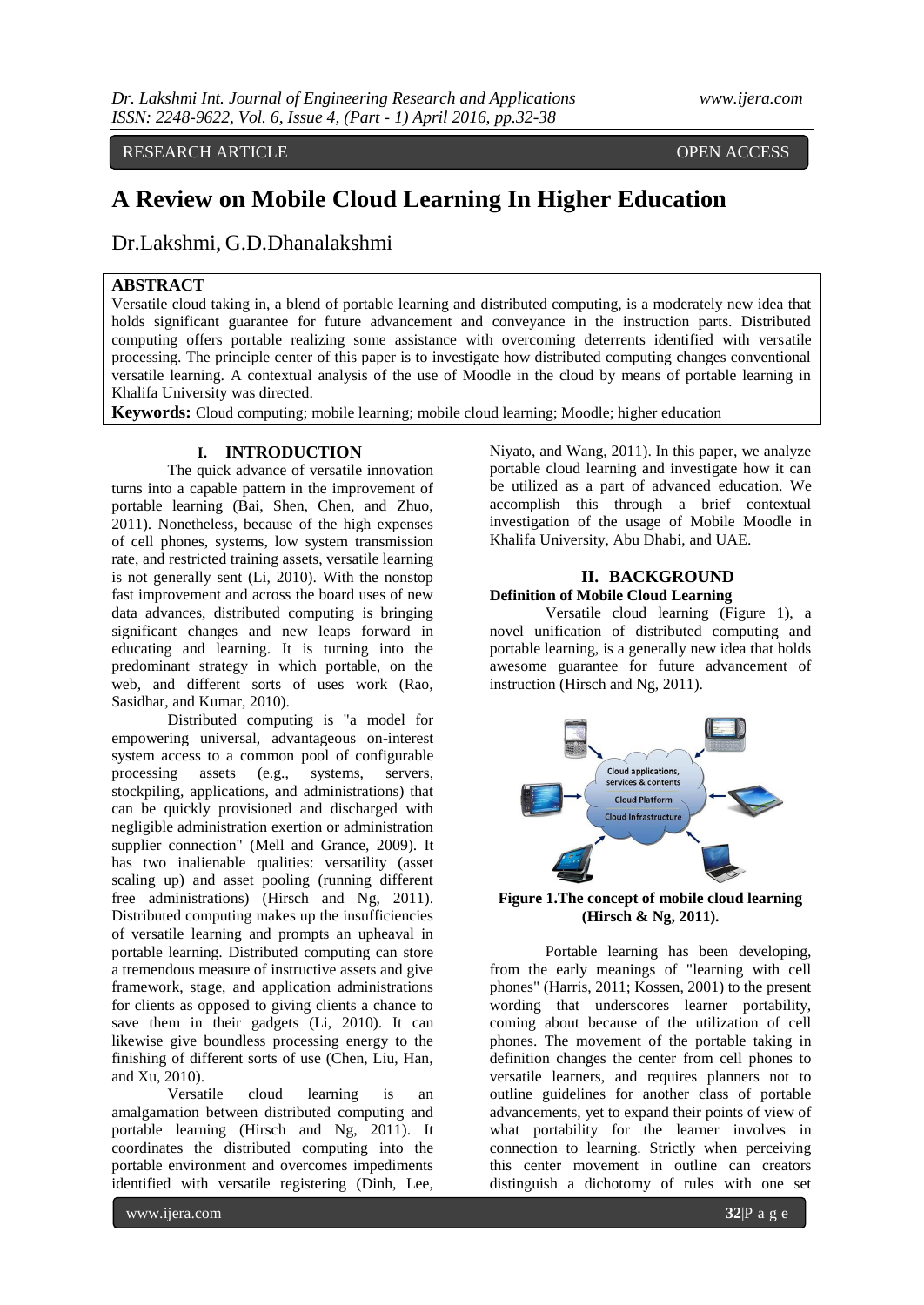concentrating on the innovation and one set concentrating on the learner. What's more, portable taking in exploration from versatile learners' points of view require the investigation of "… how the portability of learners expanded by individual and open innovation can add to the procedure of increasing new information, abilities, and experience" (Sharples, Arnedillo-Sánchez, Milrad, and Vavoula, 2009). This multidimensional perspective of portability enormously advances the talk in versatile learning furthermore postures new bearings for innovative work in this field.

Versatile learning empowers learners to secure learning content whenever anyplace by means of convenient gadgets. Be that as it may, low preparing force and memory requirements of cell phones, costly system association expenses, moderate system transmission, and restricted instructive assets on a very basic level farthest point the improvement of versatile learning (Li, 2010). Versatile cloud learning coordinates distributed computing into portable learning. The benefits of distributed computing, for example, huge information stockpiling, elite figuring, and simple access overcome impediments identified with portable learning (Dinh, Lee, Niyato, and Wang, 2011). Figure 2 demonstrates the engineering of versatile cloud learning. In portable cloud learning, learners can get to substance, for example, content based records, sound, and video documents, over the Cloud through their cell phones associated with the Internet, (for example, GPRS, UMTS, HSPA, WiFi, WiMAX, or LTE) (Rao, Sasidhar, and Kumar, 2010; Kitanov and Davcev, 2012).



#### **Figure 2.Mobile cloud learning architecture (Khan, Kiah, Khan, &Madani, 2012).**

#### **Benefits of mobile cloud learning.**

Customary portable learning must manage the accompanying disadvantages—high gadget and system costs, low system transmission rates, and restricted training assets accessible. Consolidating the benefits of portable learning and distributed computing, versatile cloud learning is acquainted with understand these restrictions (Kitanov and Davcey, 2012). Weber (2011) contends "more noteworthy availability between concentrated server-side applications and minimal effort/low processor limit cell phones could give better get to,

more control, and more prominent flexibility for elearners" (p. 565).

Portable cloud learning has various advantages to both the substance suppliers and the learners. As a matter of first importance, it costs less. For substance suppliers, it spares the vast introductory cost, spending on equipment and programming caused when introducing a wide range of frameworks (Freeman, 2000). By paying normal month to month charges, even little schools and colleges, which can't legitimize the arrival onspeculation for the high starting setup expenses can give versatile cloud learning administrations without spending substantial set-up expenses for foundation (Hirsch and Ng, 2011). Also, they don't have to in a flash keep up and redesign equipment or programming. In the interim, since all processing, stockpiling, and redesigns are finished on the cloud side, cell phones serve for showcase just (Mohamudally, 2011). Therefore, clients can use electronic applications on their cell phones with little memory spaces in light of the fact that there is no requirement for programming stacking and archive sparing (Rao, Sasidhar, and Kumar, 2010). They can utilize variable cell phones to get to learning content without buying, introducing, or upgrading any product.

Second, versatile cloud learning can likewise be effortlessly gotten to the length of a portable system is accessible. Palmer and Dodson (2011) bring up that rustic understudies, who don't have entry to fast broadband Internet associations, can get to educational modules content effectively by means of 3G portable advances. They can utilize administrations from the cloud server farm for learning chose points over their cell telephones notwithstanding when they are in a little town or remote range (Rao, Sasidhar, and Kumar, 2010). Albeit one might require a membership, versatile cloud learning is open access to everyone. The way that individuals may get to such a project through their cell phones makes it helpful for them in any part of the world to get to learning assets (Woodill, 2010).

Third, since learning assets put away in mists are shared crosswise over various schools and colleges, more instructive assets are accessible for portable cloud learning clients. Also, novel applications and administrations, which enhance joint effort, can be executed, for example, cooperation instruments between understudies of various organizations, social groups, and then some (Hirsch and Ng, 2011).

At long last, versatile cloud learning is additionally adaptable and considers conformities, contingent on learners' needs. Since it is gotten to through membership, the client does not have to know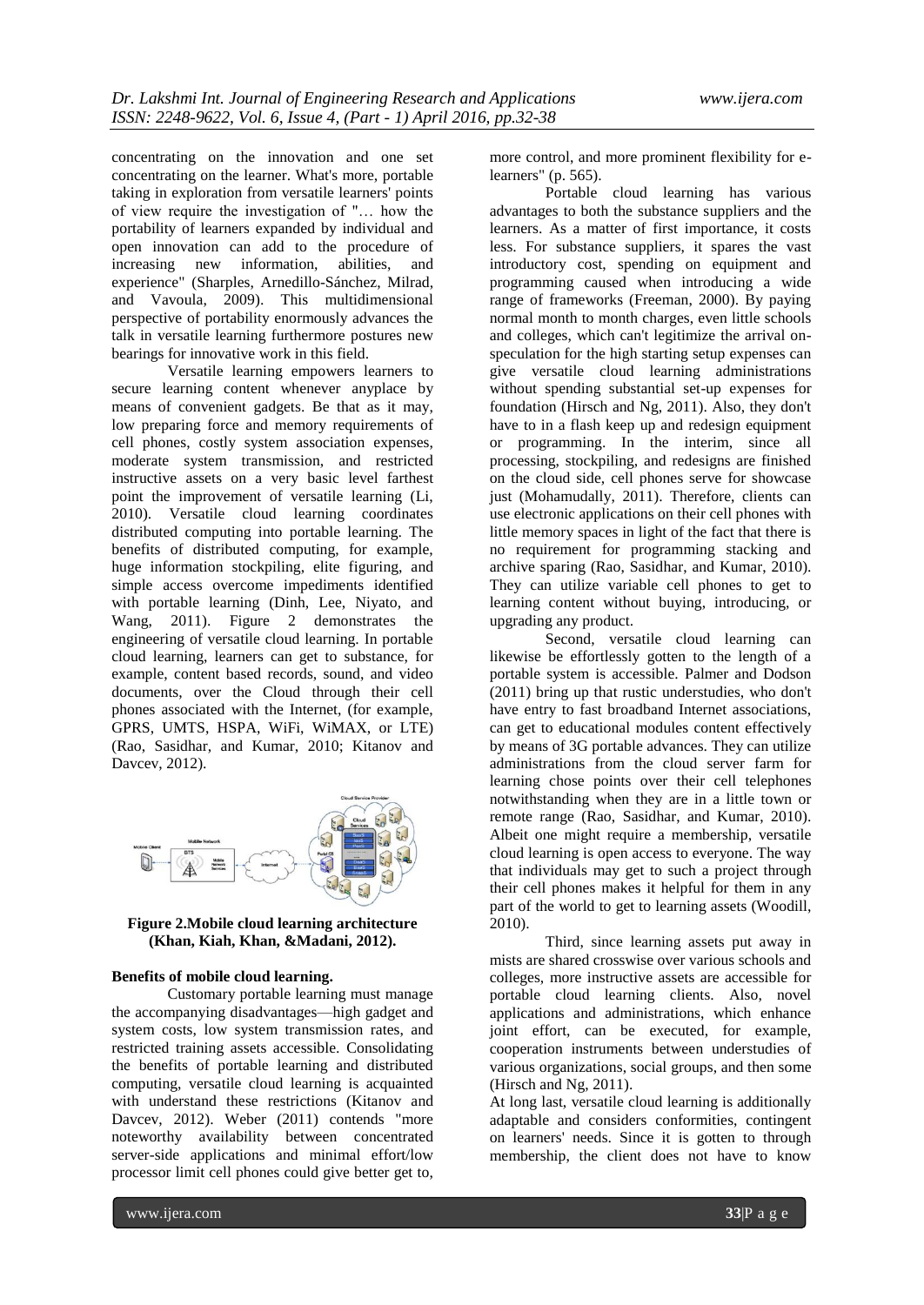where the learning sources are (Rittinghouse and Ransome, 2009).

#### **Characteristics of mobile cloud learning.**

Versatile cloud learning has the accompanying qualities.

- 1) Storage and sharing: Learning results and assets can be put away in the "Cloud," which gives verging on boundless store and calculation limits. Reports can be usually altered and partook in the "Cloud, for example, administrations gave by GoogleDocs, Live Skydrive, and Office Live.
- 2) Universal availability: Learners can think about the length of they have entry to the system. Versatile cloud adapting additionally makes an ease access terminal conceivable, in light of the fact that product, applications, and information are all worked in the cloud servers. This enhanced openness can extraordinarily advantage creating locales.
- 3) Collaborative communications: Learners can coordinate anyplace in the "Cloud." From social learning points of view, they can cooperatively manufacture normal information through regular and helpful connections.
- 4) Learner focused: Mobile cloud learning is intensely individuals situated, which meets the individual needs of learners. Learners in the "Cloud" select suitable assets and can track their learning advancement and results.

Given the above qualities, portable cloud learning is generally used to empower correspondence in the middle of instructors and understudies, deal with the educating and learning procedures, and add information to intrigued and willing clients, used among learners, et cetera. (Chang, Bacigalupo, Wills, and De Roure, 2010).

The reactions of learners to utilizing this learning technique are amazing. Most studies share the finding that right now youngsters locally convey through the dialect of cellular telephones, the Internet, and informal organizations. Today's learners have all the more promptly grasped learning and instructive advances contrasted with other customary learning strategies, as these new learning techniques permit them to share their insight and encounters through online destinations. Learners have additionally been recognized as showing better learning practices, while utilizing these learning advancements, since they are an adaptable, "fun" approach to learn, and reasonable (Sharif, 2010).

In a late study of understudies in a UAE college, an extensive rate of learners (around 80%) use portable PCs, cell telephones, or both

consistently for their learning purposes. Kennington, Olinick, and Rajan (2010) discovered most learners uncovered that devices, for example, tablets and cell telephones, are unquestionable requirements and that Internet access is totally vital. Moreover, learners need learning situations to be more liberated and more agreeable than classrooms. They lean toward casual places as opposed to formal ones. Portable cloud learning gives such an open door, permitting learners to check their timetables, acquire guide's notes/assignments, complete research, and even take in a whole course utilizing the same procedure (Kennington, Olinick, and Rajan, 2010).

#### **The Use of Mobile Cloud Learning in Middle Eastern Regions**

Despite the fact that distributed computing has been presented everywhere throughout the world, created nations use it more than their creating partners. Among the nations in the Middle East, some are exceedingly created, while others are still immature. These nations are in a Muslim area and have very distinctive ways of life and view of issues contrasted and non-Islamic nations. In any case, Islamic and non-Islamic nations have the same requirements for cutting edge advancements, including the training area (Eze and Onyegegbu, 2006). More individuals, including young ladies and ladies, are getting to be taught today than various years prior in these Islamic nations.

Despite the fact that numerous nations in the Middle East are Islamic nations, each is remarkable. Huge difficulties originate from the heterogeneous way of their economies, geology, legislative issues, and societies. The district has differing dialects, societies, and religions, in spite of the fact that the broadly honed religion is Islam. Subsequently, uncommon alternatives must be considered during the time spent planning and creating propelled innovation applications, for example, portable cloud learning. For instance, the economies of the nations in this district are not at the same level. A few nations are exceptionally rich because of the oil business, while others are poor because of their areas in a dry to semi-bone-dry territory (Jaatun, Zhao, and Rong, 2010). Accordingly, a unique mix of arrangements about innovation redesigns must be made to guarantee the immature nations can bear the cost of the expenses. Also, the innovation levels of the nations in this locale are not the same. A few nations, for example, UAE, are more exceptional than different nations, which are as yet attempting to embrace the constantly evolving innovation (Al-Zoube, El-Seoud, and Wyne, 2010).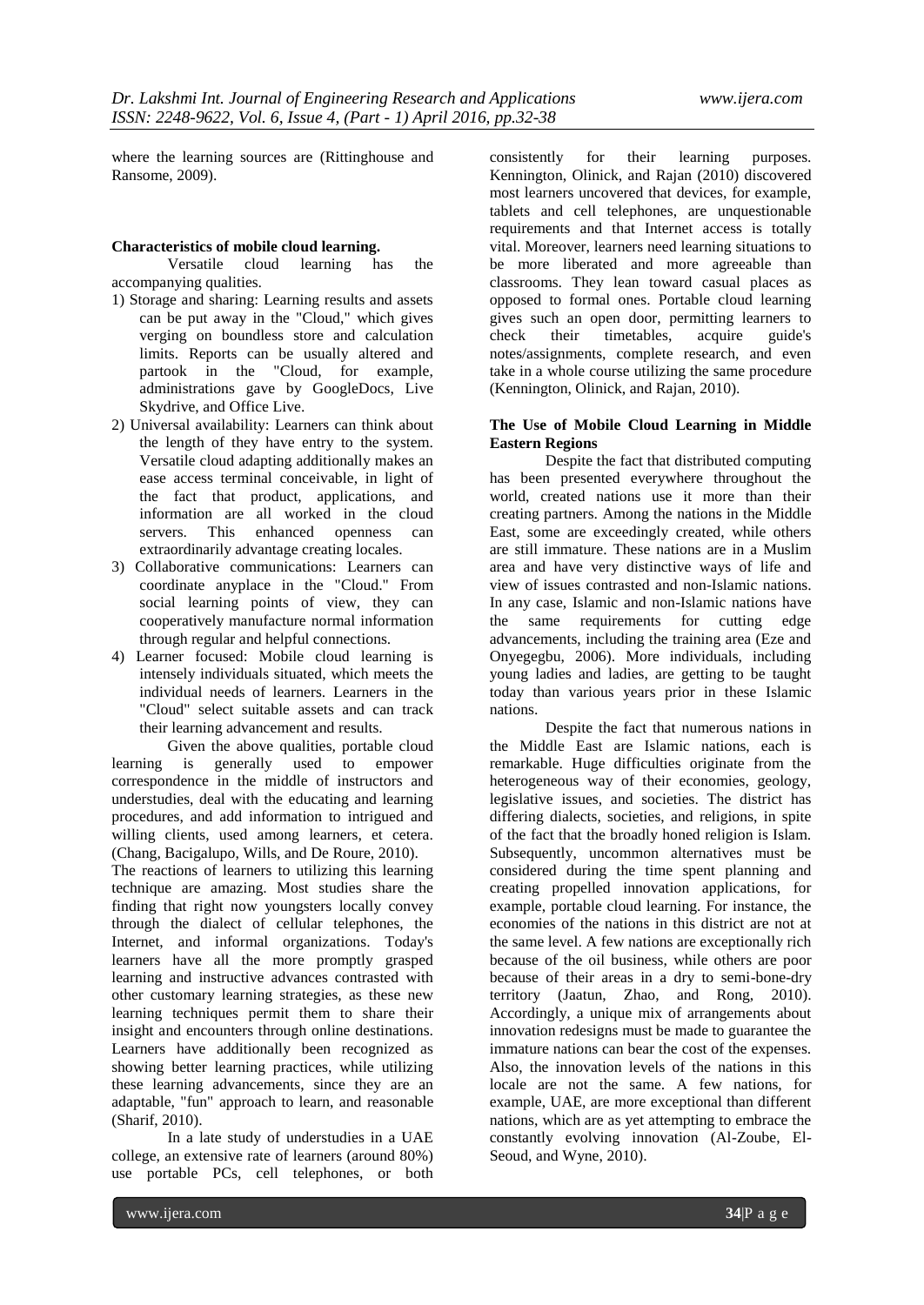By (2011), there is a broad lack of qualified data and correspondence innovation (ICT) experts, preparing programs, and prepared elearning instructive staff in the Middle East and North African locale. Some Middle Eastern nations, for example, Saudi Arabia, Bahrain, and Yemen, are encountering the thundering of dispute identified with late political changes in a few North African nations. The general public and instructive activities in Middle East nations are without a doubt disturbed. In this way, leasing PC stages and adaptable force turns into a sensible alternative for instructive foundations in this locale to manage the risk of potential devastation of equipment. Portable cloud learning can be planned fittingly for a particular gathering of individuals or a particular district. Without utilizing additional offices, the data innovation (IT) authorities might outline the learning procedure to meet the necessities of individuals in remote regions or the individuals who are not prosperous. For instance, rather than having a one-time membership, they might present a learning procedure where one can get to the cloud through groups. For Islam nations, the procedure might be intended for a percentage of the Middle Eastern dialects among others. This innovation is additionally alluded to as a borderless learning technique, which implies proficiency can contact unique individuals in profoundly remote regions where there are no libraries, guides, and/or schools (Xu, Wang, and Li, 2011).

### **III. MOODLE IN THE CLOUD**

Moodle is a broadly embraced open source learning administration framework (LMS), otherwise called a course administration framework (CMS) or a virtual learning environment (VLE) (Bamiah, Brohi, and Chuprat, 2012), which bolsters both little and extensive organizations (with a few destinations well past a large number of clients) and incorporates course administration instruments, different Web 2.0 advances, online evaluations, joining with written falsification identification apparatuses, reconciliation with stores and electronic portfolio programming, and different elements normal to learning administration frameworks. As Xhafa, Caballé, Rustarazo, and Barolli (2010) contend, "Moodle recognizes for simple arrangement and upkeep and in addition content course creation. An incredible favorable position of utilizing Moodle is the effortlessness of substance creation, including discussion, surveys, assignments, wikis, talks, and so on" (p. 207). By Statistics, Moodle is available in 223 nations, at 70,736 locales, facilitating 6,790,797 courses, and 63,218,611 clients and 1,290,273 teachers. The main 10 nations utilizing Moodle by enlistments are appeared in Table 1.

| Table 1               |                      |
|-----------------------|----------------------|
| <b>Country</b>        | <b>Registrations</b> |
| <b>United States</b>  | 12,087               |
| Spain                 | 6,143                |
| <b>Brazil</b>         | 5,088                |
| <b>United Kingdom</b> | 3,949                |
| Germany               | 2,962                |
| Mexico                | 2,897                |
| Portugal              | 2,163                |
| Colombia              | 1,940                |
| Australia             | 1,720                |
| Italy                 | 1,692                |
|                       |                      |

Top 10 Countries Using Moodle by Registrations

The normal way of setting up Moodle is to install it on a Windows or a Linux server in a data center, and manage it as part of an IT system. The setting up requires large investments in hardware and software. If Moodle is hosted in the Cloud, no big investments are needed.

Take Azure of Microsoft as an example of a platform in the cloud. First, the original Moodle must be converted to operate on Azure. Moodle on Azure, an open source tool, can achieve the conversion automatically, while making minimal alterations to the original Moodle. It is used to migrate locally hosted Moodle to the cloud/Azure environment. The current version of Moodle on Azure, open for public download, is capable of converting original Moodle 2.2. It is composed of patches and support extensions that make Moodle run well on Azure, either as a new installation or as a reinstallation.

Then, the operation of Moodle on Azure will generate a package ready for uploading to Azure for deployment. The download and upload processes are necessary because this is the method to ensure that customized Moodle works on Azure. However, the uploaded package can be installed only on one virtual server on the cloud (Morgado& Schmidt, 2012).

Now Moodle running in the cloud is ready for learners to access. Mobile learning learners can visit learning resources inside the Moodle stored in the cloud. In this way, education institutions do not need to purchase expensive web servers to host their learning management systems. They do not need to hire an information technology team to maintain and update these systems. For learners, they do not need to buy mobile devices that have huge storage space and strong computation ability. In this case, Moodle is running in the cloud and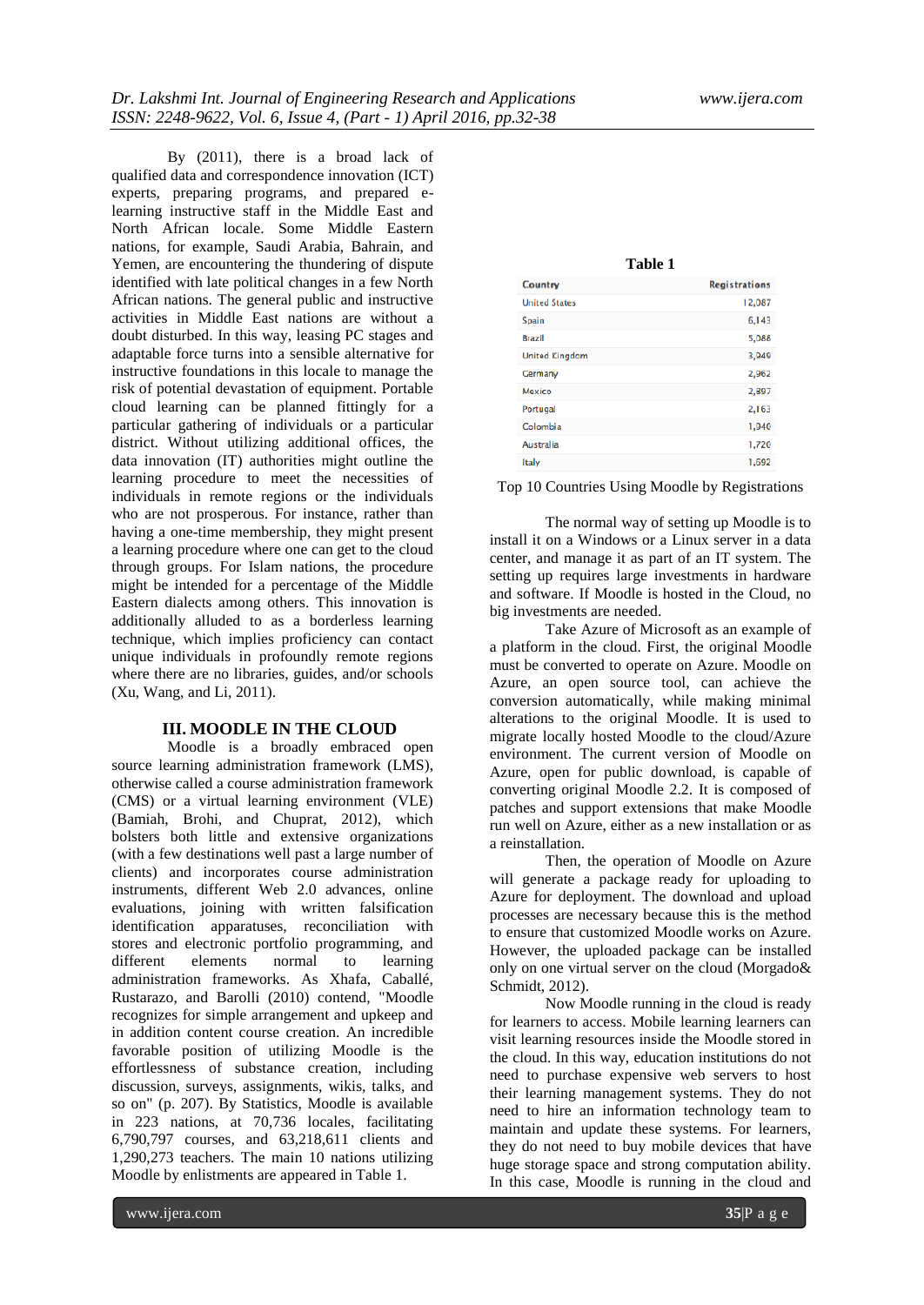data are stored in the cloud too. All they need to do is access the learning materials with their mobile devices via the Internet.

#### **Implementation of Mobile Moodle in the Cloud at Khalifa University**

The greatest advantages for Khalifa University to move Moodle to the cloud are that speculations and assets to work its own particular servers are spared. Thus, KhalifaUniverstiy can<br>concentrate on supporting learners and on supporting learners and educators/teachers as required. Another advantage to moving Moodle to the Cloud is off-grounds clients can get to it by means of cell phones, for example, keen cellular telephones and iPad.

Khalifa University as of now runs Moodle Version 1.9. To execute Moodle on the cloud, Moodle was moved up to Version 2.0 on the grounds that more up to date renditions can bolster advanced mobile phones accurately. The applications presented by Moodle 2.0 are the prevalent worldview for portable advancement. Some Moodle 2.0 applications are alluring, for example, myMobile and mBot. In view of Moodle 2.0+ and JqueryMobile, myMobile is tweaked and streamlined for supporting advanced mobile phone gadgets and tablets. As an Android application for Moodle, mBot recollects certifications, logs and pages clients visit and records assignments. It can likewise open Microsoft Office reports and even add clients' cohorts to their Google contacts. Moodle Apps 1.0, which can be redone too, has a few alternatives to address clients' issues and prerequisites.

What's more, Banner, an understudy data framework, is coordinated with Moodle in Khalifa University. In spite of the fact that they both work on the nearby/in-house Active Directory Server, their validation components are distinctive. At the end of the day, even with the same username and secret word, clients must logon to the two frameworks distinctively or ONE BY ONE. They can't get to the two frameworks with a solitary login. Lamentably, moving Moodle to the cloud does not alter this issue. As Hirsch and Ng (2011) attest, reconciliation is still one of the difficulties for versatile cloud learning.

Innovation coordination in Khalifa University is based upon sound pedagogical establishments. Taking after social constructivism, the joining of Moodle and Banner means to encourage an understudy focused learning environment. Another goal of the reconciliation is to encourage correspondences among understudies, in the middle of understudies and instructors, and also in the middle of understudies and assets.



#### **Figure: 3. the learner centered collaborative environment.**

Moodle in the cloud encourages joint effort too. Learning through social cooperation is a vital piece of social constructivism. Learnerfocused learning cooperation gave by Moodle in the cloud enhances learner engagement, as well as creates individual acumen and comprehension of the substance. Learners have entry to a more extensive scope of assets, because of the coordinated effort between Khalifa University and across the nation and worldwide instruction segments. For educators and instructors, working together with different specialists gets to be advantageous. Besides, the contact in the middle of teachers and learners grows off grounds.

#### **IV. DISCUSSION**

In spite of the fact that Moodle is generally utilized as a part of the training segment the world over, a few educators and understudies are unwilling to acknowledge this innovation. Despite the fact that Moodle is moved to the cloud, the issue of acknowledgment still exists. Ambraziene, Miseviciene, and Budnikas (2011) contend that the expectation to absorb information for mastering Moodle is high for educators and understudies. In this manner, they don't utilize it all the time—just for instructive purposes. Understudies are unwilling to utilize Moodle in light of the fact that it doesn't have elements to bolster their dynamic correspondences and coordinated efforts. Since social correspondence is an imperative perspective for learning (Mason, 2008) joining some person to person communication devices for instruction with Moodle might be useful to encourage learning and educating.

Both Google and Microsoft offer free cloud email and joint effort administrations to instructive organizations. Microsoft Live@edu, a cloud-based email framework that contains specialized apparatuses, for example, texting alongside contact administration and timetable programming, has a free module for Moodle. Instructors and understudies can utilize Live@edu email administration, and additionally different administrations, for example, distributed storage of 25GB, information synchronization, texting, and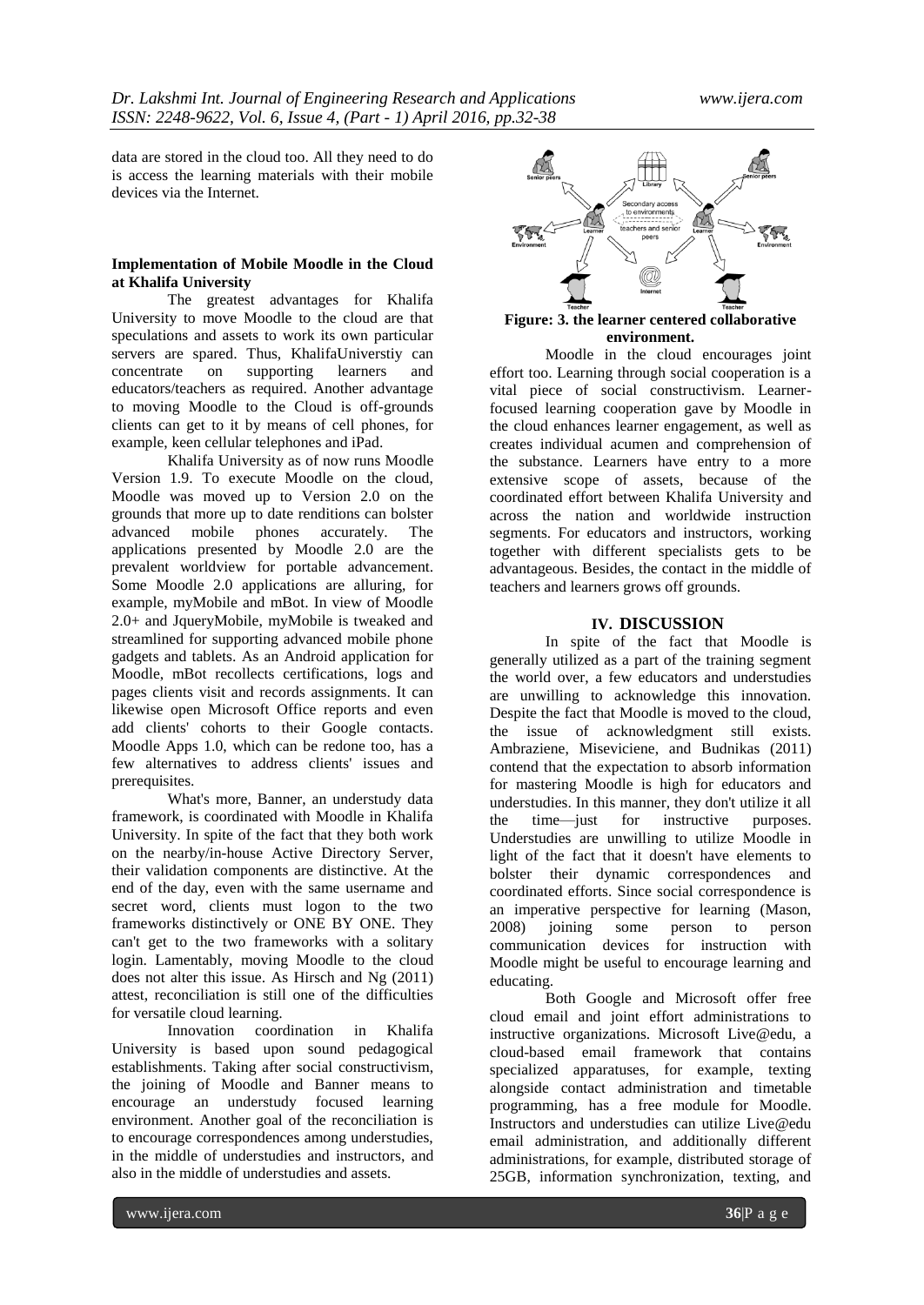Microsoft Office applications in the program (Ambraziene, Miseviciene, and Budnikas, 2011). Khalifa University can coordinate Moodle with Live@edu email framework by utilizing an attachment as a part of from Education Labs. Along these lines, Moodle can serve as the primary entry of learning assets for understudies, whether they are on-grounds or off-grounds. Moreover, the joining of Moodle and Live@edu gives understudies a solitary sign-on to their email accounts, distributed storage space, and Moodle. Since Moodle transforms into a piece of understudies' dynamic correspondences and joint efforts, it is much less demanding to be acknowledged by clients.

Then, the difficulties in portable cloud learning ought not be neglected.

- 1) Versatile system condition. Portable cloud learning relies on upon learners' remote association. The nature of the versatile systems won't not be sufficient for conveying attractive client experience by means of the coordinated effort between cell phones and cloud administrations (Hung, Shih, Shieh, Lee, and Huang, 2012).
- 2) Control of utilizations. Learning materials are put away on the cloud and calculations are performed on the cloud; learners are no more in full control of utilizations (Hung, Shih, Shieh, Lee, and Huang, 2012).
- 3) Security and protection. Learners' delicate data and their protection can be effectively disregarded when cloud suppliers use client information for asserted purposes (Dinh, Lee, Niyato, and Wang, 2011; Hung, Shih, Shieh, Lee, and Huang, 2012).

#### **V. CONCLUSION**

Portable cloud adapting emphatically impacts the learning process, as seen from both instructors and learners. In spite of the fact that it might be more unwieldy for some to get to the system than others, it makes it less demanding for more individuals to get information through their cell phones without agonizing much over other equipment. As it were, versatile cloud learning conveys the classroom to the understudy dissimilar to other conventional strategies. It is of advantage to the learners as well as to the teachers in their classroom administration. In the interim, learners must run the dangers, for example, losing control of uses and harm to individual data security and protection, to exploit portable cloud learning.

#### **REFERENCES**

[1]. Al-Zoube, M., Abou El-Seoud, S., &Wyne, M. F. (2010).Cloud computing based e-learning system. International

Journal of Distance Education Technologies (IJDET), 8(2), 58-71.

- [2]. Ambraziene, D., Miseviciene, R., &Budnikas, G. (2011). Application of cloud computing at KTU: MS Live@ Edu Case. Informatics in Education-An International Journal, 10(2), 259.
- [3]. Bai, Y., Shen, S., Chen, L., &Zhuo, Y. (2011, July). Cloud learning: A new learning style.In 2011 IEEE International Conference on Multimedia Technology (ICMT), 3460-3463.
- [4]. Bamiah, M. A., Brohi, S. N., &Chuprat, S. (2012). Using virtual machine monitors to overcome the challenges of monitoring and managing virtualized cloud infrastructures. In Fourth International Conference on Machine Vision (ICMV 11) (pp. 83491M-83491M).International Society for Optics and Photonics.
- [5]. Chang, V., Bacigalupo, D., Wills, G., & De Roure, D. (2010, May).A categorisation of cloud computing business models.In Proceedings of the 2010 10th IEEE/ACM International Conference on Cluster, Cloud and Grid Computing (pp. 509-512).IEEE Computer Society.
- [6]. Chen, X., Liu, J., Han, J., &Xu, H. (2010).Primary exploration of mobile learning mode under a cloud computing environment.In E-Health Networking, Digital Ecosystems and Technologies (EDT), 2010 International Conference on (Vol. 2, pp. 484-487).IEEE.
- [7]. Dinh, H. T., Lee, C., Niyato, D., & Wang, P. (2011). A survey of mobile cloud computing: Architecture, applications, and approaches. Wireless Communications and Mobile Computing, 1587-1611.
- [8]. Eze, D. N., &Onyegegbu, N. (Eds.) (2006). Information communication technology (ICT) in the service of education (pp. 293-297). Enugu: Timex.
- [9]. Freeman, H. (2000). The virtual university: The Internet and resourcebased learning. Routledge.
- [10]. Harris, P. (2001, July). Goin' mobile.Learning Circuits, ASTD Online Magazine.
- [11]. Hirsch, B., & Ng, J. W. (2011). Education beyond the cloud: Anytime-anywhere learning in a smart campus environment. In Internet Technology and Secured Transactions (ICITST), 2011 International Conference (pp. 718-723). IEEE.
- [12]. Hung, S. H., Shih, C. S., Shieh, J. P., Lee, C. P., & Huang, Y. H. (2012).Executing